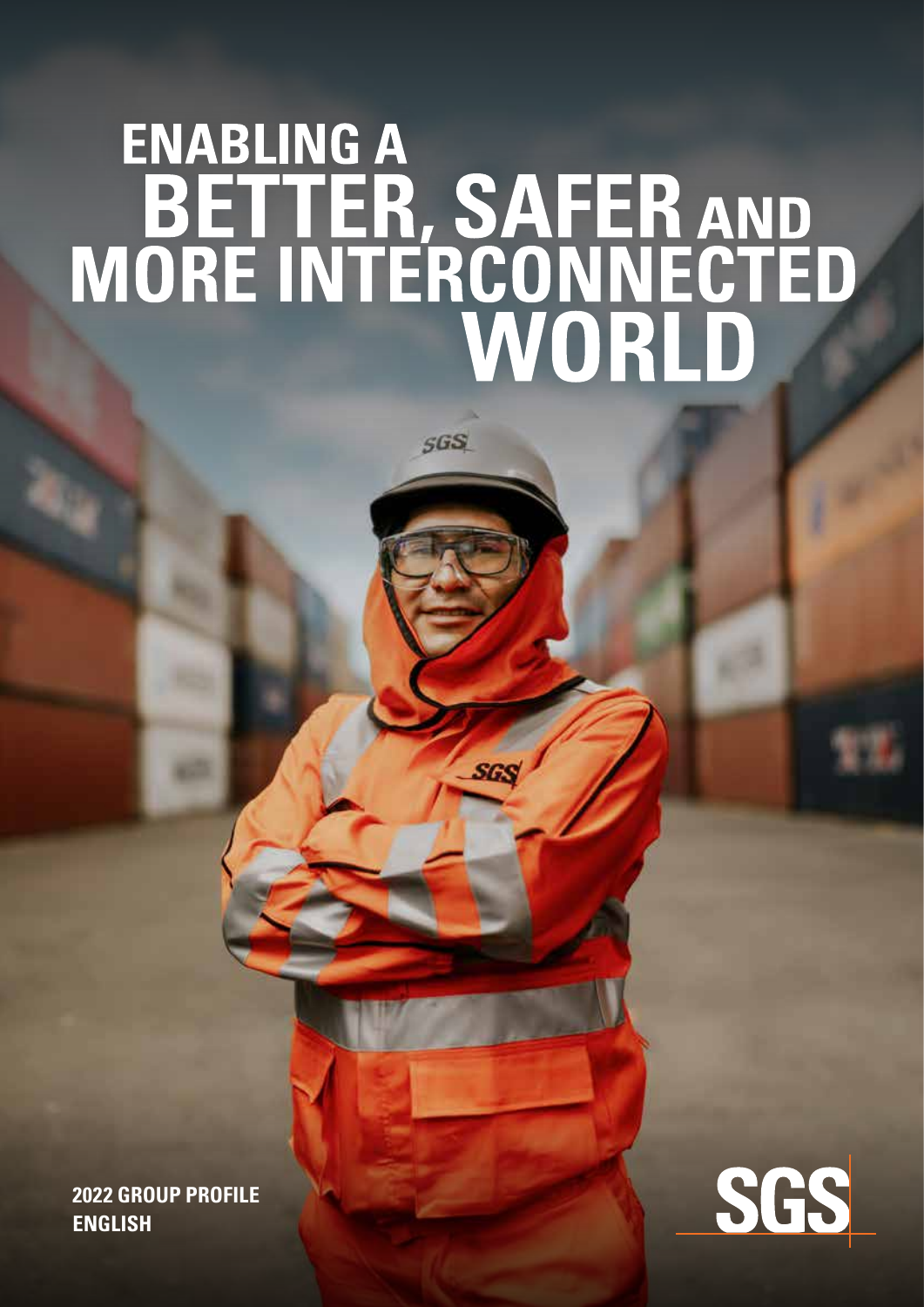# We are SGS

We are recognized as the global benchmark for quality and integrity. Our 96,000 employees operate a network of 2,600 offices and laboratories, working together to enable a better, safer and more interconnected world. Wherever you are, whatever your industry, our experts worldwide provide specialized solutions to make your business faster, simpler and more efficient.

Our purpose is to enable a better, safer and more interconnected world.

How do we do this?

We enable a better world by helping businesses everywhere to work efficiently, to deliver with quality, and to trade with integrity and trust.

We enable a safer world by ensuring that your car is safe to drive, that the environment you work in is secure and clean, and that the food you eat is safe.

We enable a more interconnected world by, for example, helping new technology to reach consumers quickly and affordably, by ensuring the security of IT systems and data, and by using AI and the Internet of Things to help develop smart cities.

# OUR PURPOSE OUR VALUE TO SOCIETY OUR HISTORY

Through our integrated leadership approach, we strive to become an increasingly sustainable company, maximizing the positive impact we have. We add more than just financial value to society. All our stakeholders (employees and suppliers, investors, customers, governments and industries, consumers, and communities and society) are the ultimate beneficiaries. In order to measure our success, we are developing an innovative impact valuation model to quantify our value to society.

"We are committed to delivering sustainable value to society. Ensuring that our supply chain and direct operations have a positive impact beyond the traditional financial benefits is an integral part of our success and leadership."

**FRANKIE NG** CHIEF EXECUTIVE OFFICER

Established in 1878, SGS transformed grain trading in Europe by offering innovative agricultural inspection services.

From those early beginnings, we steadily grew in size and scope as our agricultural inspection services spread around the world.

During the mid-20th century, we began to diversify and started offering inspection, testing and verification services across a variety of sectors, including industrial, minerals, oil, gas, and chemicals.

In 1981, SGS was listed on the Swiss Stock Exchange and forged an unrivaled reputation as the industry leader in finding solutions to the complex challenges faced every day by organizations.

Today, we provide worldwide, independent services that make a difference to people's lives. Our training and consultancy services complement our core business of testing, inspection and certification which are delivered across all industries.

Through our unique global network, we deliver independent results tailored to the precise needs of each industry or sector. Our customers trust in our expertise, experience and resources to support them in achieving outstanding performance in everything they do.

Our continued focus on innovative ways to deliver business benefits enables us to help our customers improve quality, safety, efficiency, productivity and speed to market while reducing risk and building trust in sustainable operations.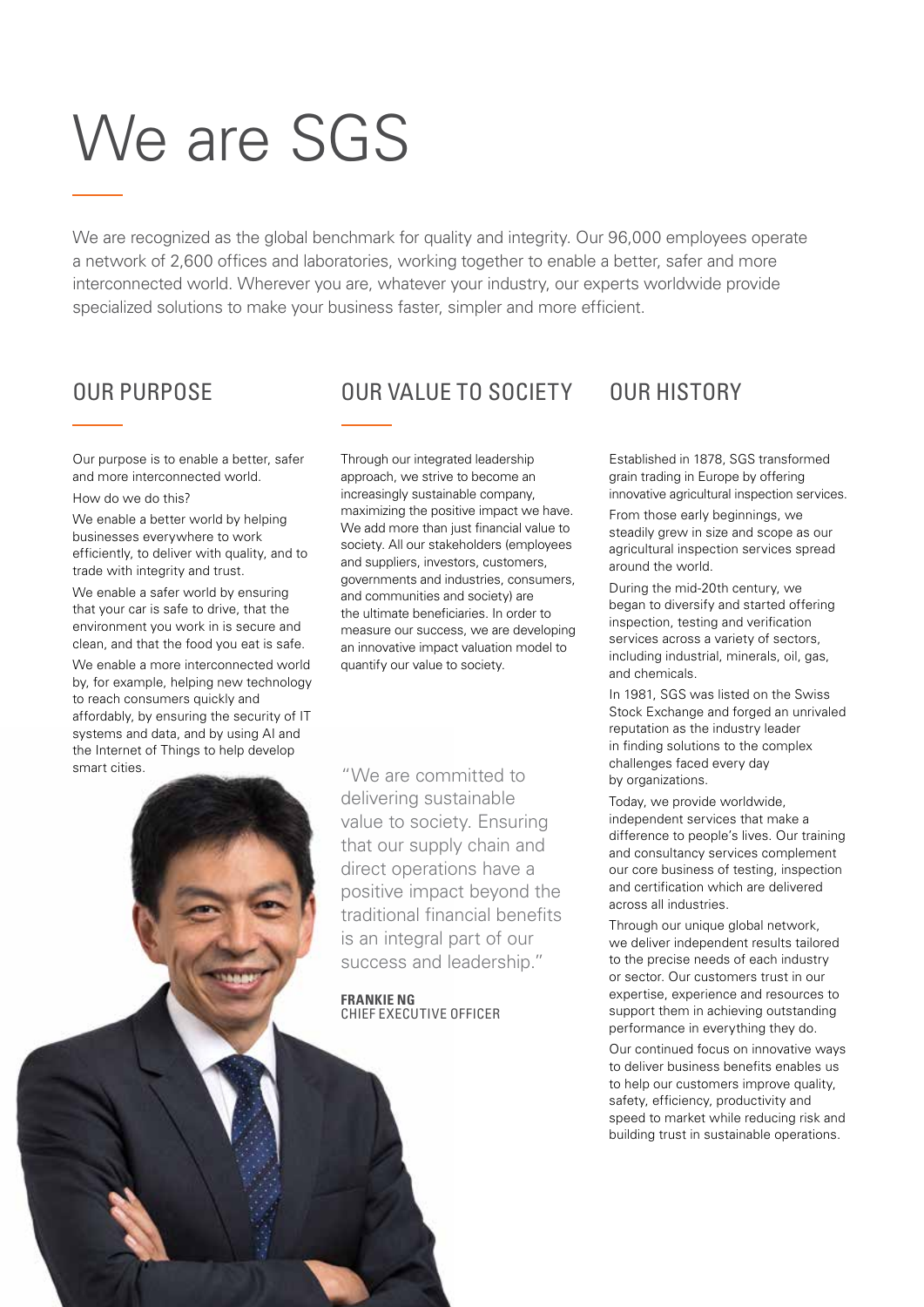# The benefits we deliver

#### **QUALITY**

Our customers rely on our independent third-party inspection, testing and auditing solutions to ensure products, services and processes comply with the latest quality standards. Our global network of state-of-the-art facilities provides information to certify and verify quality worldwide.

#### **PRODUCTIVITY**

Our training and outsourcing solutions ensure productivity keeps pace with developments in our customers' organizations. In the short term, we offer the knowledge of our world-class productivity experts. In the long term, we deliver focused training to develop specialist skills in our customers' workforce.

#### **TRUST**

Our global reputation for independence and integrity enables us to build trust wherever needed. We provide transparent and unbiased inspection, testing, verification and certification solutions so our customers can give assurance in their products, processes, systems and services.

#### **SAFETY**

We help organizations develop effective health and safety systems to protect employees, generate consumer confidence and enhance trust in business operations. We support our customers in adhering to best practices and complying with local, national and international regulations.

#### **EFFICIENCY**

Our tailored business solutions help our customers implement processes and systems that make business operations faster, simpler and more efficient. We deliver unrivaled efficiency results from our local experts, who draw on the global experience of the entire SGS network.

#### **SUSTAINABILITY**

We help our customers take ownership of building a more responsible and sustainable future. We encourage environmental responsibility and reduce the risk of corruption in our customers' projects. Our services assist in developing sustainable facilities and production, as well as better working and social environments.

#### **REDUCED RISK**

We provide our customers with independent and impartial services that enable them to identify, manage and reduce risk. Our experts deliver risk management solutions, drawing on our testing and inspection capabilities, to verify that risk prevention measures are in place. We assist with the compliance of international risk management standards across a wide range of industries.

#### **SPEED TO MARKET**

Compliance with the requirements of target markets is key to increasing speed to market. Our consultancy, testing and certification services help our customers overcome the complex challenges of understanding and meeting market demands anywhere in the world, whatever the industry or sector.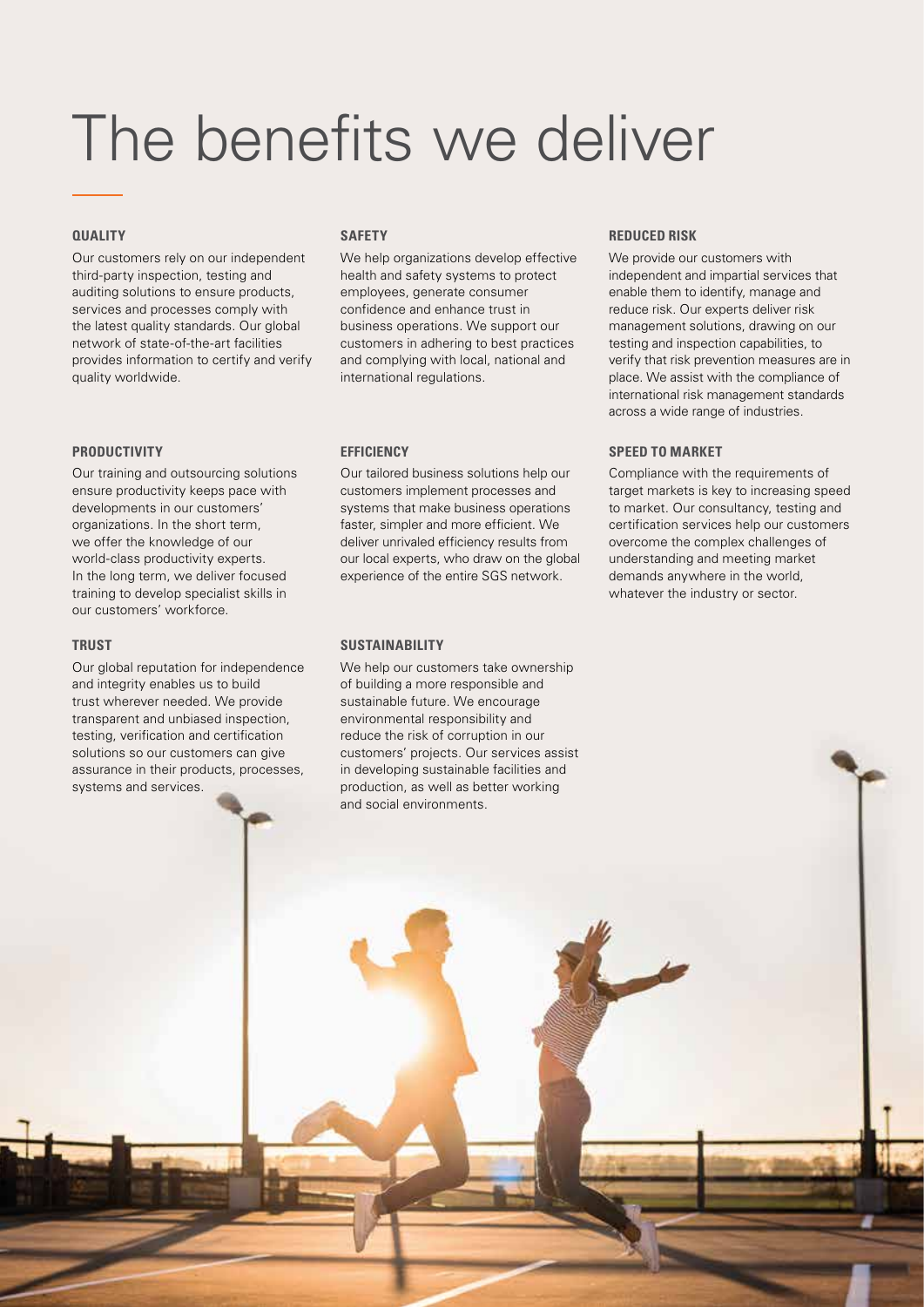# Our Focus Areas

The SGS focus areas are strategically aligned with global megatrends affecting society today. Each focus area develops and maintains world-class expertise to support the evolving needs of our customers. Due to our capabilities we are able to provide solutions to the challenges they face across the globe.

#### **CONNECTIVITY & PRODUCTS**

*Enabling better, safer products and services in a more connected world.* As the world becomes more connected, brands, manufacturers, retailers and governments must ensure the safety, quality and regulatory conformity of their products and services. In addition, the growth of e-commerce, and the emergence of new technologies, such as 5G, Internet of Things and Artificial Intelligence, brings the challenge of more accessible, yet secure, connectivity.

We provide the world's most comprehensive range of inspection, testing, certification and advisory services, powered by leading technology and digital tools. Our global network of experts supports you at every stage – from design, production and regulatory compliance to the import and export of goods.

Our innovative solutions help you to deliver safe, accessible, high-quality products and services in stores and online, ensure secure connectivity, reduce risk, and build consumer trust.

#### **HEALTH & NUTRITION**

*Enabling a better quality of life by assuring the quality, safety and sustainability of the food we eat and healthcare products we use.*

The health, wellness and nutrition industries are converging, responding to consumer demands for healthier lifestyles and wellbeing. As a result, there is an increased focus on the quality, safety, sustainability, authenticity and efficacy of food, healthcare and wellness products.

We provide the world's most comprehensive range of integrated inspection, testing, certification and advisory services, powered by the latest technology and digital tools. Our global network of experts helps you to meet increasingly complex regulations and standards in the markets you operate in.

Our services enable you to move quickly and safely through the product development cycle, ensuring efficiency, compliance, productivity and innovation throughout the supply chain. This helps you to protect your brand and build consumer trust and loyalty.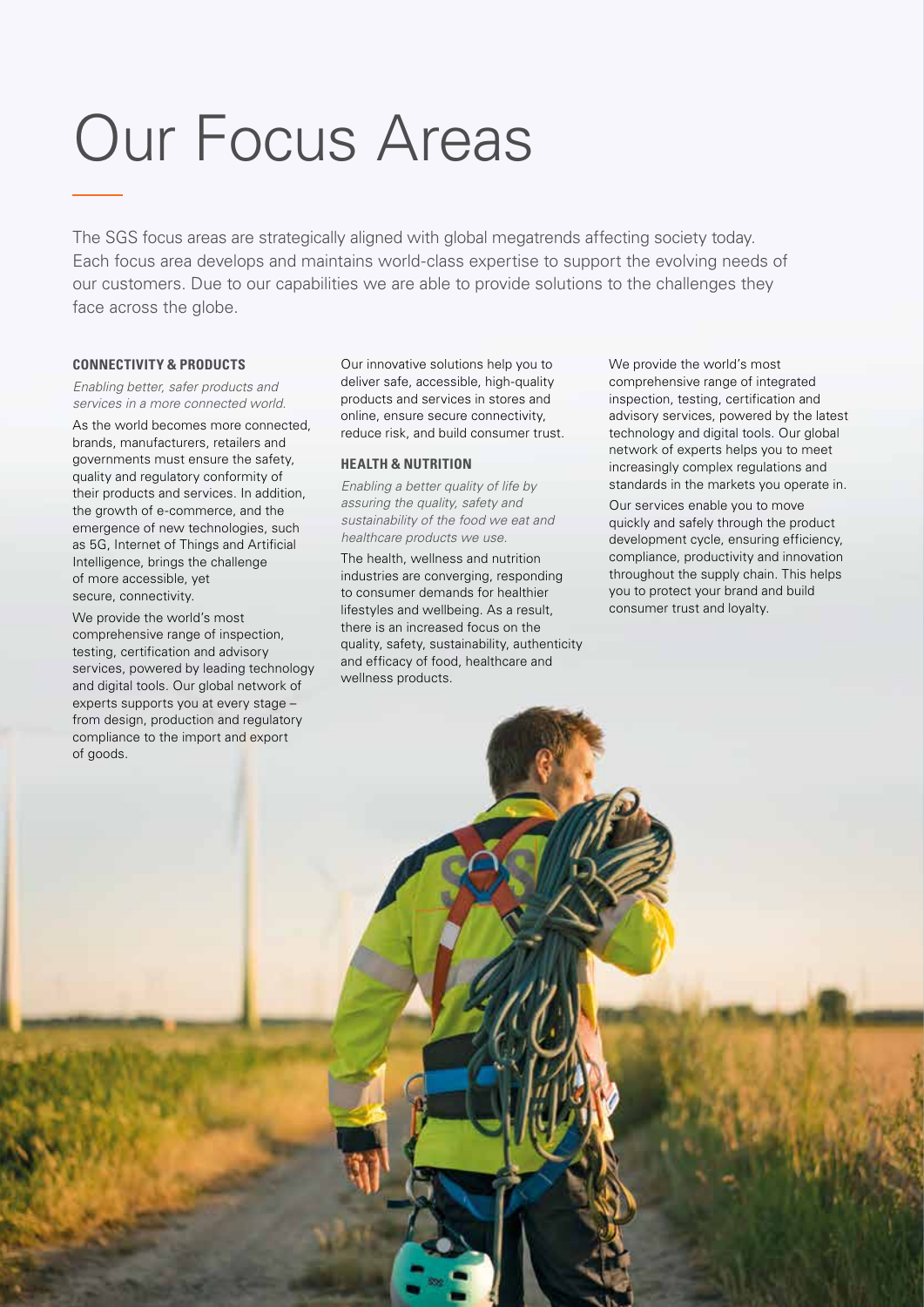#### **INDUSTRIES & ENVIRONMENT**

*Enabling safer, more sustainable and environmentally friendly infrastructure, transportation and industries.*

As your organization transitions towards sustainable forms of energy and growing environmental responsibilities, you need to bridge the gap between current business practices and meeting the global requirements for a better future.

We provide the world's most comprehensive range of integrated inspection, testing, certification and advisory services, powered by the latest technology and digital tools. Our global network of experts helps you to navigate a wide range of new standards, regulations and corporate responsibilities.

Our innovative solutions enable you to ensure the integrity, safety and reliability of your activities, equipment and operations, while helping you take more sustainable approaches to infrastructure, transportation and business operations. This helps you to protect workers and the environment, generate customer confidence, enhance brand reputation, manage risk and increase business efficiency.

#### **NATURAL RESOURCES**

*Enabling the sustainable management and efficient use of natural resources.*

Natural resources provide the essential building blocks of economic development that are pivotal to everyday life. The agriculture, oil, gas and minerals sectors are evolving rapidly, with an increased focus on sustainability, changing market demands, and environmental, social and corporate governance (ESG).

We provide the world's most comprehensive range of integrated inspection, testing, certification and advisory services, powered by the latest technology and digital tools.

Our global network of experts and dedicated laboratories provide essential market intelligence and metallurgy, consulting and logistics services to help you reduce risk, ensure traceability, and trade with integrity and trust.

Our solutions enable you to become more environmentally responsible and ensure compliance and innovation throughout the supply chain, while enhancing productivity, safety, quality and sustainability.

#### **DIGITAL & INNOVATION**

*Enabling safer, fairer and more secure access to the digital environment.*

In the drive towards digital transformation, organizations are exploring innovative new technologies that will help them adapt to a new market reality, where customers demand relevant, secure content on any device, anytime, anywhere.

We provide the world's most comprehensive range of integrated inspection, testing, certification and advisory services, powered by the latest technology and digital tools. Our global network of digital innovation centers helps you to understand and harness the latest trends in cybersecurity, Internet of Things and eCommerce.

Our innovate solutions enable you to identify and validate new innovations, products, services and business models to build consumer trust and operate more efficiently and securely.

#### **KNOWLEDGE**

*Enabling sustainable growth by enhancing knowledge, skills and processes.*

In an increasingly globalized economy, organizations must keep up to date with complex regulatory obligations and best practices to reduce legal, financial and reputational risks.

We provide the world's most comprehensive range of certification and business enhancement solutions, powered by the latest technology and digital tools. Our global network of specialists provides the knowledge and expertise to help you comply with local and international standards, and ensure your people have the skills, training and professional development to help your business thrive.

Our innovative solutions enable you to manage risk across supply chains and deliver operational efficiency, cost savings and sustainability, while increasing your value to society.

#### **SUSTAINABILLITY**

*Enabling your organization to become more sustainable, safe and efficient.*

Organizations of all sizes face a growing social and regulatory focus on climate, natural resources, health and wellness, and responsible consumption. As a result, an active commitment to sustainability is expected to be at the center of your organization's value proposition and integrated into all operational and financial business models.

We provide the world's most comprehensive range of inspection, testing, certification and consulting services, powered by the latest technology and digital tools. Aligned with the UN Sustainable Development Goals (SDGs) and Principles for Responsible Investment, our end-toend sustainability solutions help you to redefine your sustainability journey.

Our innovative services enable you to implement more efficient processes, address risks and stakeholder concerns, and accomplish your sustainability goals.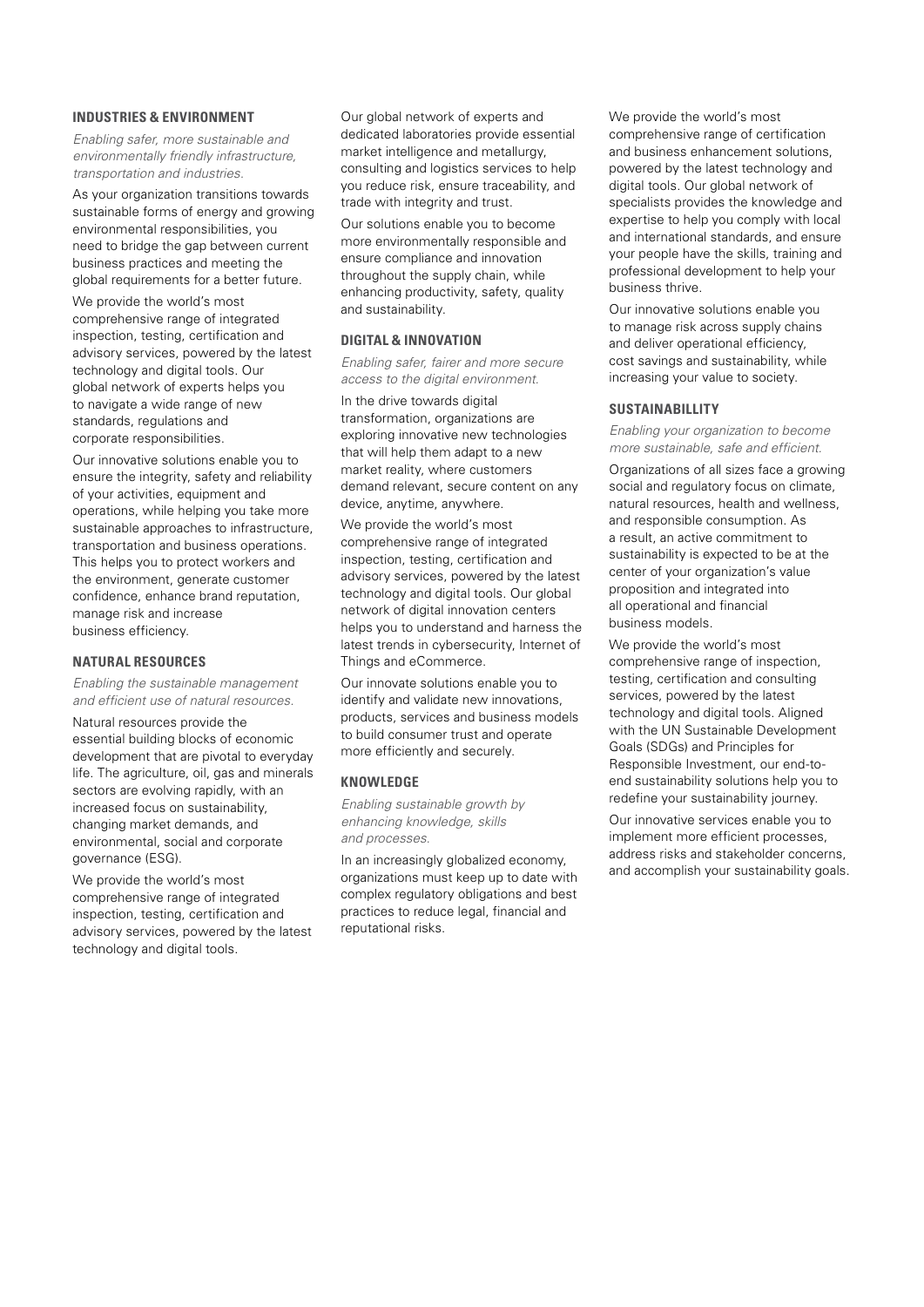# 2021 financial highlights

#### **REVENUE**

CHF 6.4 BN  $+14.2\%$ <sup>1</sup> +8.9% organic\*



#### **ADJUSTED OPERATING INCOME\***



### **ADJUSTED OPERATING INCOME MARGIN\***

**2021** 2020  $16.5$  16.1 16.5%  $+0.4$ pp<sup>1,2</sup>

## **FREE CASH FLOW\***



## **RETURN ON INVESTED CAPITAL\***

19.6%  $+3.1$ pp<sup>2</sup>



#### **REVENUE BY REGION**



## **REVENUE BY DIVISION**



*1. Constant currency (CCY)\**

*2. Percentage points*

*\* Alternative Performance Measures (APM), refer to the '2021 Full Year APM' document.*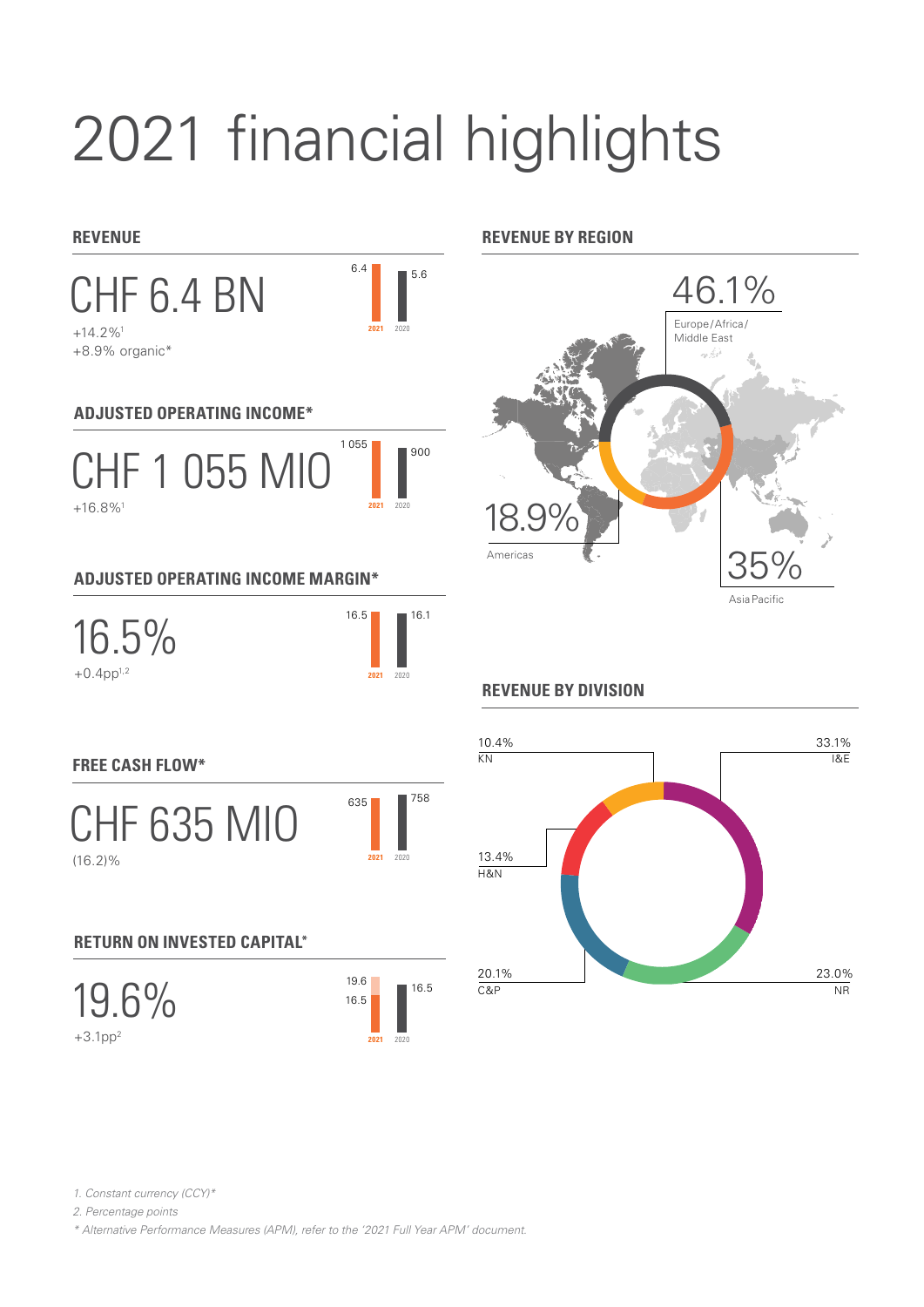SGS' Business Principles are the cornerstone on which all of our activity rests. They are held to be fundamental, overarching beliefs and behaviors that guide our decisions and allow us to embody the SGS brand in everything we do.



# Contact us

**SGS SA** 1 place des Alpes P.O. Box 2152 1211 Geneva 1 **Switzerland** 

**t** +41 (0)22 739 91 11 [www.sgs.com/contact](http://www.sgs.com/contact)

# **BUSINESS PRINCIPLES | SUSTAINABILITY ACHIEVEMENTS**



SGS received a rating of AAA in the Morgan Stanley Capital International's (MSCI) Environment Social Governance assessment for 2020.



SGS was rated by Sustainalytics as "low risk" of experiencing material financial impacts from ESG factors for 2020.



We received a Platinum Rating award from EcoVadis and were placed in the top 1% of the evaluated companies.



SGS has been rated as PRIME by ISS ESG Corporate Rating for its excellence in management of environmental, social and governance aspects.

# **OUR VALUE TO SOCIETY**

Ensuring we make better decisions, for our business and society.

*\*From our direct operations and supply chain activities in 2019*

Find out more about Sustainability at SGS <http://www.sgs.com/en/our-company/corporate-sustainability/sustainability-at-sgs>



For the seventh consecutive year, we received the Gold Class award in SAM's Sustainability Yearbook for our excellent sustainability performance.

Dow Jones **Sustainability Indices** Powered by the S&P Global CSA

We rank first in the Professional Services industry in 2020 Corporate Sustainability Assessment.



We were awarded an A- score on the CDP 2020 Assessment. SGS maintained its status as a carbon neutral company since 2014.



We were included in the FTSE4Good Index for the third time.

# **CHF 6579MIO\* CARBON NEUTRAL**

SGS maintained its status as a carbon neutral company

Investor Relations SGS SA: [www.sgs.com/IR](http://www.sgs.com/IR) [SGS.Investor.relations@sgs.com](mailto:SGS.Investor.relations%40sgs.com?subject=)

Media Relations: [MediaPR@sgs.com](mailto:MediaPR%40sgs.com?subject=) Careers at SGS: [www.sgs.com/careers](http://www.sgs.com/careers )

Follow us: [www.sgs.com/socialmedia](http://www.sgs.com/socialmedia) [www.sgs.com/subscribe](http://www.sgs.com/subscribe)